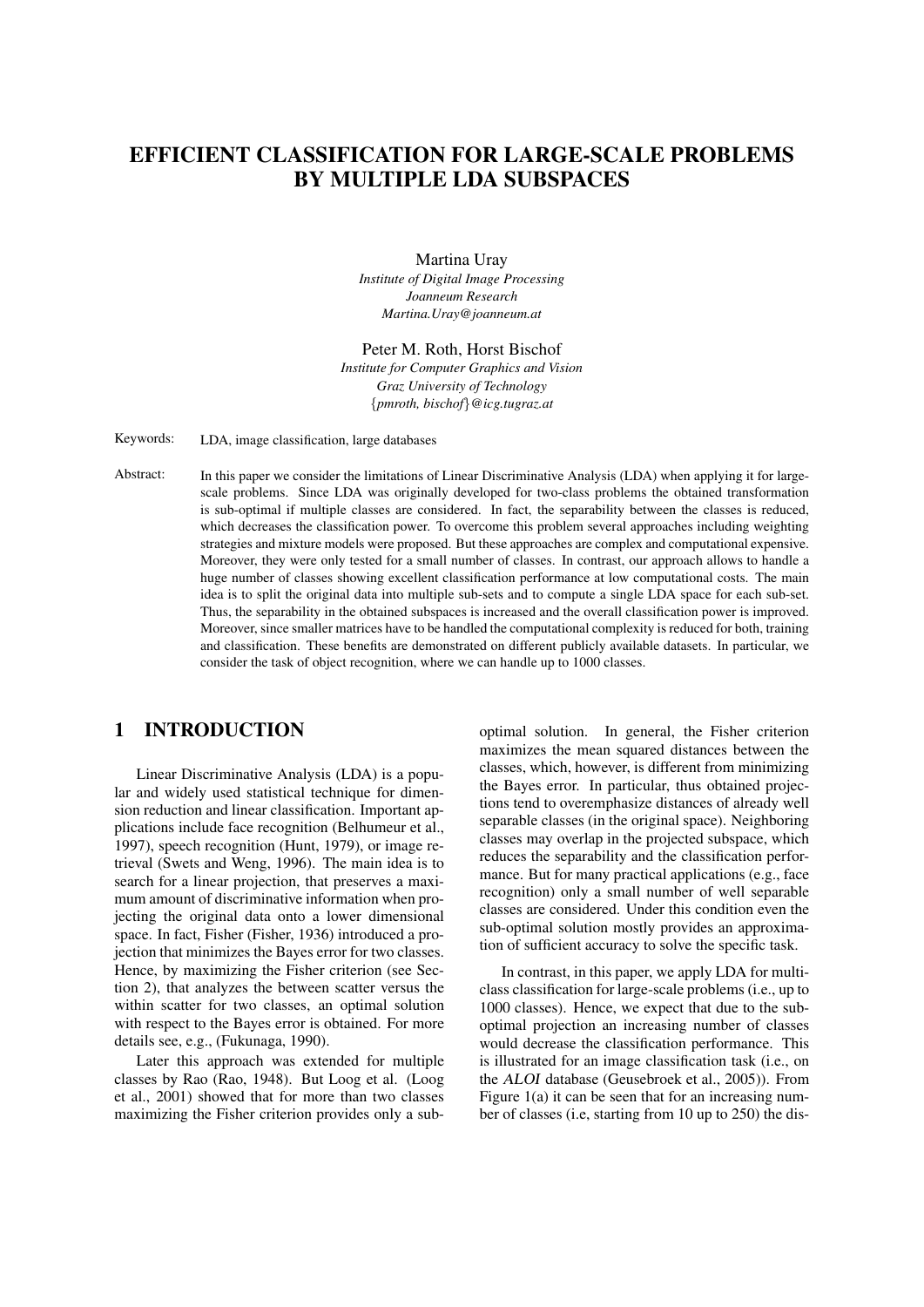tances between the class centers and thus the separability are decreased. As a consequence, the classification rate is successively decreased, which is shown in Figure 1(b).



Figure 1: Decreasing classification performance for increasing number of classes: (a) mean distances between class centers and (b) related corresponding classification rates.

To overcome these drawbacks several approaches were proposed that are based on implicit weighting schemes (Zhou and Yang, 2004; Loog et al., 2001) or the estimation of mixture models (Kim et al., 2003). Loog et al. (Loog et al., 2001) introduced a modified Fisher criterion that is more closely related to the classification error. For that purpose, they decompose the *c*-class criterion into  $\frac{1}{2}c(c-1)$  two-class criteria. This allows to define weighting functions penalizing classes that are close together, such that the contribution of each pair of classes for the overall criterion directly depends on the Bayes error between the two classes (weighted pairwise Fisher criteria). But due to its computational complexity and the occurrence of the small sample size problem this approach can not directly be applied for high-dimensional data such as images. Thus, Zhou and Yang (Zhou and Yang, 2004)

reduce the dimension of the input data by discarding the null-space of the between-class scatter matrix and apply the weighted LDA approach on the thus dimension reduced data. In contrast, Kim et al. (Kim et al., 2002; Kim et al., 2003) propose to estimate LDA mixture models (especially, to cope with multi-modal distributions). The main idea is to apply PCA mixture models (Tipping and Bishop, 1999) to cluster individual classes first. Then, individual LDA projection matrices are estimated and classification is done by the standard nearest neighbor search over all projections.

The methods described above reduce the problems resulting from the sub-optimal projection, but they have two disadvantages. First, they are computational very expensive. For the weighted LDA approaches the pairwise Fisher criteria have to be estimated for all pairs. Similarly, for the LDA mixture approach the PCA mixture models have to be estimated in an iterative way using the EM-algorithm (Dempster et al., 1977). In both cases these computations might be quite expensive, especially, if the number of classes is very large. Second, these methods were only evaluated for small datasets (i.e., up to 128 classes). Hence, in this paper we propose a method that is computationally much cheaper; even for very large-scale problems!

The main idea is to reduce the complexity of the problem by splitting the data into a pre-defined number of equal sized sub-clusters that can still be handled by a single LDA model. Since, in this work we are mainly focused on reducing the problem's complexity these clusters are selected randomly. Once the LDA subspaces were estimated an unknown sample can be classified by projecting it onto all subspaces. The classification is finally done by a nearest neighbor search. Since the subspaces are isometric the Euclidean norm is equivalent over all subspaces and the closest class center can be chosen. As shown in the experiments, in this way the classification performance can significantly be improved; especially if the number of classes is very large. Moreover, since smaller matrices have to be handled the computational costs as well as the memory requirements can be dramatically reduced; especially in the training stage!

The outline of the remaining paper is as follows: First, in Section 2 we review the standard LDA approach and introduce the multiple LDA subspace representation. Next, experimental results are given in Section 3. Finally, we conclude the paper in Section 4.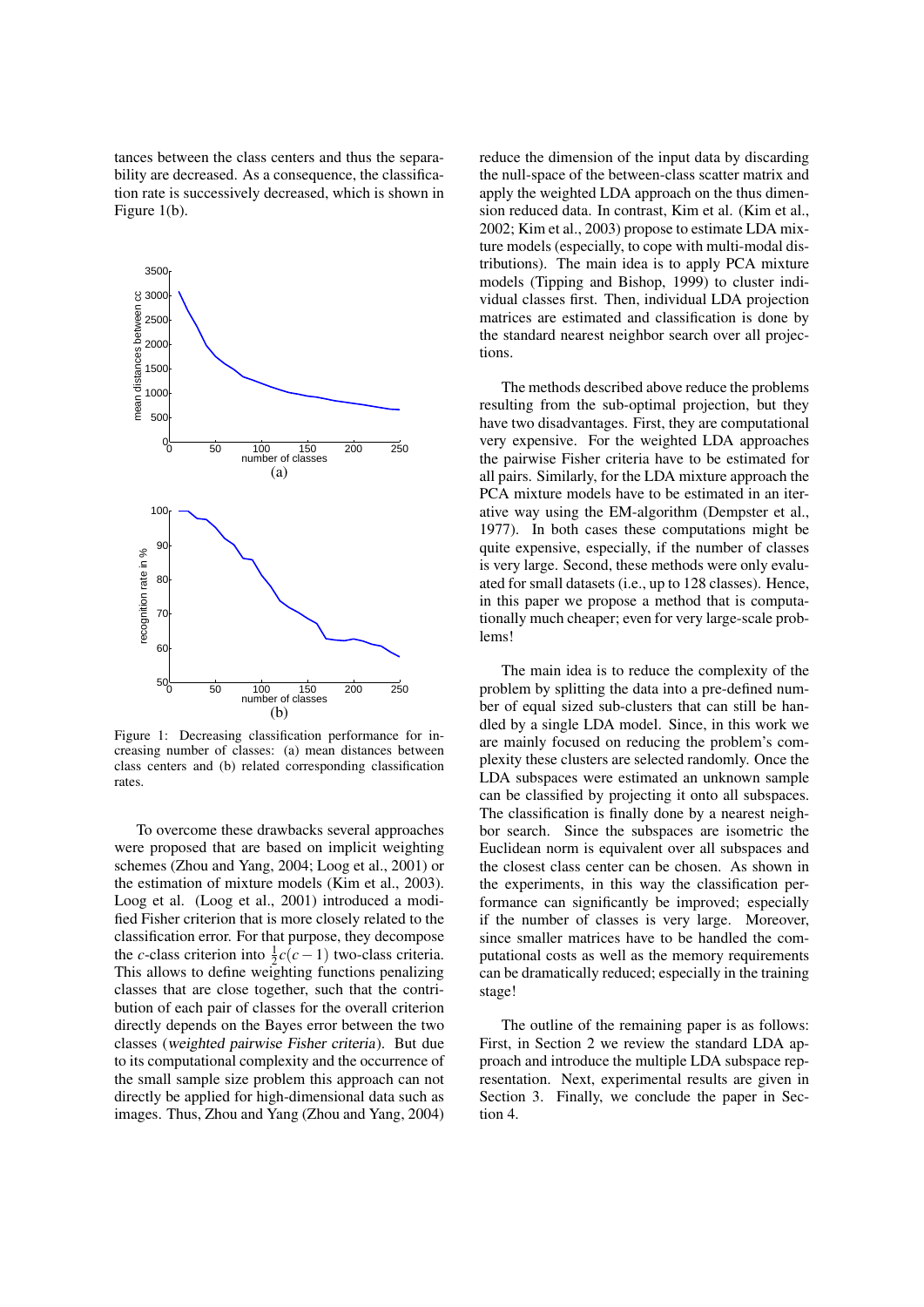#### 2 MULTIPLE LDA SUBSPACES

#### 2.1 Standard LDA

Given a dataset  $\mathbf{X} = [\mathbf{x}_1, ..., \mathbf{x}_n] \in \mathbb{R}^{m \times n}$  of *n* samples, where each sample belongs to one of *c* classes  $C_1, \ldots, C_c$ . Then, LDA computes a classification function

$$
g(\mathbf{x}) = \mathbf{W}^{\top} \mathbf{x},\tag{1}
$$

where **W** is selected as the linear projection, that minimizes the within-class scatter

$$
\mathbf{S}_w \in \mathbb{R}^{m \times m} = \sum_{i=1}^c n_i (\mu_i - \mu) (\mu_i - \mu)^\top \tag{2}
$$

whereas it maximizes the between-class scatter

$$
\mathbf{S}_b \in \mathbb{R}^{m \times m} = \sum_{i=1}^c \sum_{\mathbf{x} \in C_i} (\mathbf{x} - \mu_i) (\mathbf{x} - \mu_i)^\top , \qquad (3)
$$

where  $\mu$  is the mean over all samples,  $\mu_i$  is the mean over class  $C_i$ , and  $n_i$  is the number of samples in class  $C_i$ . In fact, this projection is obtained by maximizing the Fisher-criterion

$$
\mathbf{W}_{opt} = \arg \max_{\mathbf{W}} \frac{|\mathbf{W}^{\top} \mathbf{S}_b \mathbf{W}|}{|\mathbf{W}^{\top} \mathbf{S}_w \mathbf{W}|}. \tag{4}
$$

The optimal solution for this optimization problem is given by the solution of the generalized eigenproblem

$$
S_b W = \Lambda S_w W , \qquad (5)
$$

or directly by computing the eigenvectors for  $S_w^{-1}S_b$ . Since the rank of  $S_w^{-1}S_b$  is bounded by the rank of  $S_b$  there are  $c-1$  non-zero eigenvalues resulting in a  $(c-1)$ -dimensional subspace  $\mathbf{L} = \mathbf{W}^\top \mathbf{X} \in \mathbb{R}^{(c-1) \times n}$ , which preserves the most discriminant information. For classification of a new sample  $\mathbf{x} \in \mathbb{R}^m$  the class label  $\omega \in \{1, \ldots, c\}$  is assigned according to the result of a nearest neighbor classification. For that purpose, the Euclidean distances *d* of the projected sample  $g(\mathbf{x})$  and the class centers  $v_i = \mathbf{W}^\top \mu_i$  in the LDA space are compared:

$$
\omega = \underset{1 \leq i \leq c}{\arg \min} d(g(\mathbf{x}), \mathbf{v}_i) . \tag{6}
$$

#### 2.2 Multiple Class LDA

To overcome the limitations of the standard LDA approach when applying it for large-scale problems we propose to reduce the complexity by splitting the problem into sub-problems. This can be motivated on basis of a theoretic criterion proposed by Martínez and Zhu (Martínez and Zhu, 2005), that describes the linear separability of classes:

$$
\widetilde{K} = \frac{1}{c-1} \sum_{i=1}^{c-1} \max_{\forall r \leq s} \left( \mathbf{u}_r^\top \mathbf{v}_s \right)^2. \tag{7}
$$

The parameter  $\widetilde{K}$  is estimated by analyzing the angle between the eigenvectors  $\mathbf{u}_r$  and  $\mathbf{v}_s$ , obtained by solving the eigenproblem for the scatter matrices  $S_b$  and  $S_w$ :

$$
\mathbf{S}_b \mathbf{U} = \Lambda_u \mathbf{U} \tag{8}
$$

$$
\mathbf{S}_w \mathbf{V} = \Lambda_v \mathbf{V} . \tag{9}
$$

In fact, it was shown that a large value  $\widetilde{K}$ , which is equivalent to a small angle, corresponds to a high probability of incorrect classification. To investigate the separability for an increasing number of classes we analyzed the parameter  $\widetilde{K}$  for varying datasets of different complexity. In particular, we considered growing sub-sets of ALOI (in steps of ten classes) for different levels of variability in the training data (i.e., small versus large changes between the training views). From Figure 2(a) it can be seen that increasing the complexity of the problem (i.e., increasing the number of classes) also increases  $\widetilde{K}$ . That is, the separability and thus, as illustrated in Figure 2(b), the classification performance is decreased. Moreover, it can be seen that in addition to the number of classes the similarity between training and testing data has also a large influence on the separability.

From this observation we can deduce that simplifying the complexity of the problem by reducing the number of classes increases the classification power. Consequently, instead of building a single large subspace we propose to split the data into several subclusters and to build multiple small (well separable) subspaces.

More formally, given a dataset  $X = [\mathbf{x}_1, \dots, \mathbf{x}_n] \in$  $\mathbb{R}^{m \times n}$  of *n* samples, where each sample belongs to one of *c* classes  $C_1, \ldots, C_c$ . First, **X** is randomly split into *k* non-overlapping clusters  $X_i \in$  $\mathbb{R}^{m \times n_j}$ , each consisting of *l* classes  $C_{j1}, \ldots, C_{jl}$ , such that  $X = \{X_1 \cup ... \cup X_k\}$ . In addition, the class means  $\{\mu_{j1}, \dots, \mu_{jl}\} \subset \{\mu_1, \dots, \mu_c\}$  and the overall cluster mean  $\mu_j$  are estimated. Next, for each cluster  $X_j$  an  $(l-1)$ -dimensional LDA subspace  $\mathbf{L}_j = \mathbf{W}_j^\top \mathbf{X}_j \in \mathbb{R}^{(l-1) \times n_j}$  is estimated by solving the individual eigenvalue problems

$$
(\mathbf{S}_{wj}^{-1}\mathbf{S}_{bj})\mathbf{W}_j = \Lambda_j \mathbf{W}_j , \qquad (10)
$$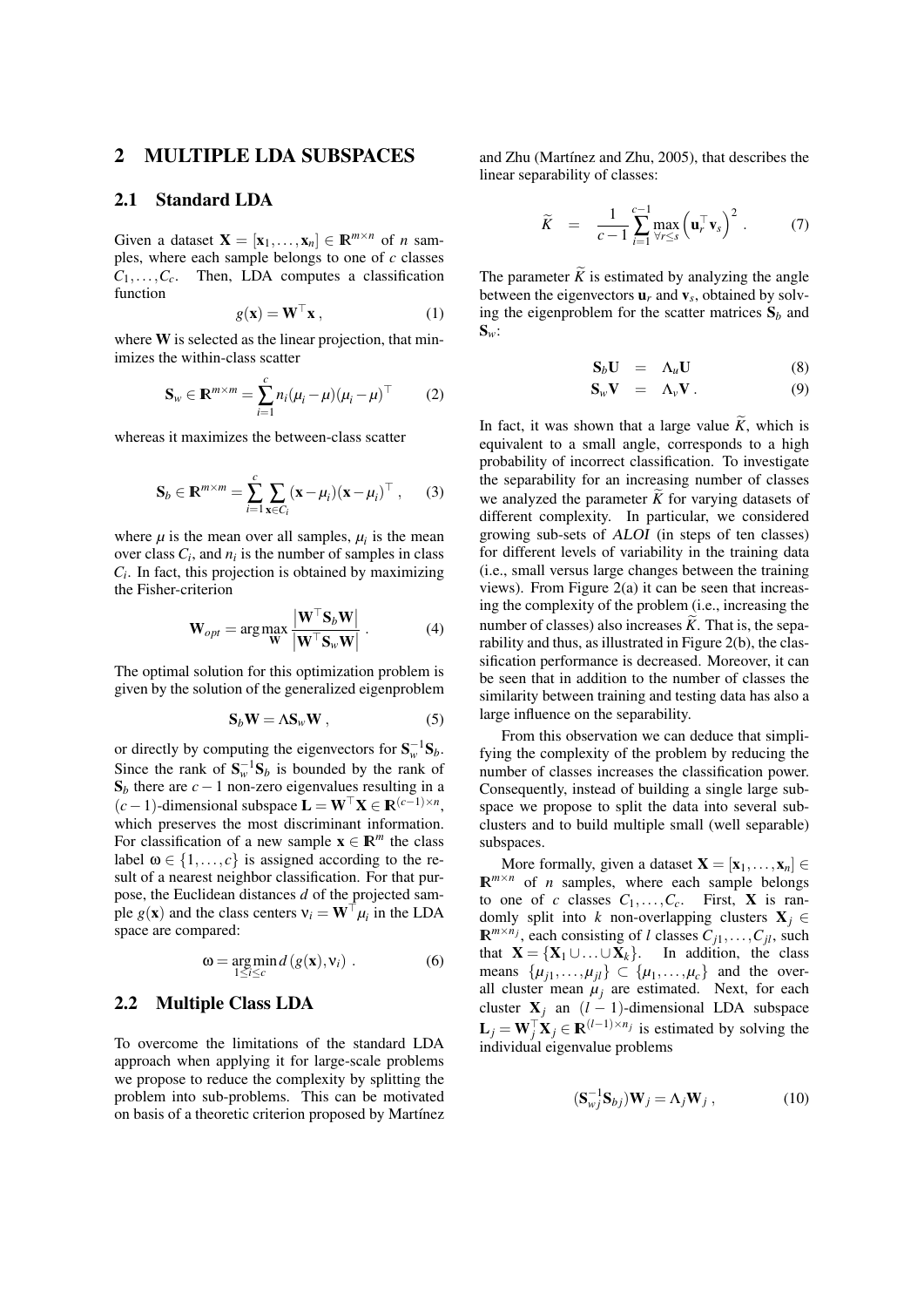

Figure 2: Decreasing linear separability for increasing number of classes for varying complexity of the training data: (a) Quality criterion  $\widetilde{K}$  and (b) corresponding recognition rates.

where

$$
\mathbf{S}_{wj} = \sum_{i=1}^{l} \sum_{\mathbf{x} \in C_{ji}} (\mathbf{x}_j - \mu_{ji}) (\mathbf{x}_j - \mu_{ji})^{\top} \quad (11)
$$

$$
\mathbf{S}_{bj} = \sum_{i=1}^{l} n_{ji} (\mu_{ji} - \mu_j) (\mu_{ji} - \mu_j)^{\top} . \quad (12)
$$

Finally, for each LDA subspace *l* class centers  $v_{ji} \in \mathbb{R}^{l-1}$  are determined by projecting class means  $\mu_{ii}$  onto the corresponding subspaces:

$$
\mathbf{v}_{ji} = \mathbf{W}_j^\top \boldsymbol{\mu}_{ji}, \ \ i = 1, \dots, l \ . \tag{13}
$$

Each of the *k* subspaces internally describes *l* classes  $C_{ji}$ . Thus, the class centers  $v_{ji}$  have to be reassigned to their original labels. Since there is no intersection of clusters (i.e., each class is assigned to exactly one cluster) the relabeling is unique, giving the original number of *c* class centers:

$$
\bigcup_{j=1}^k \{\mathbf{v}_{j1}, \dots, \mathbf{v}_{jl}\} \mapsto \{\mathbf{v}_1, \dots, \mathbf{v}_c\} .
$$
 (14)

The whole training procedure is summarized in Algorithm 1.

#### Algorithm 1 : Multiple LDA learning

- **Input:** Dataset  $X \in \mathbb{R}^{m \times n}$ , number of sub-clusters *k* and data labels  $\omega \in \{1, \ldots, c\}$
- **Output:** LDA matrices  $W_j \in \mathbb{R}^{m \times (l-1)}$  and class centers  $\{v_1, \ldots, v_c\}$  with  $v_i \in \mathbb{R}^{(l-1)}$ 
	- 1: Sample  $l = c/k$  random objects for each cluster:  $\{\mathfrak{L}_j\} \subset \{1,\ldots,c\}, \ |\mathfrak{L}_j| = l$ and  $\{\mathfrak{L}_r\}\cap \{\mathfrak{L}_s\} = \{\}, \forall r \neq s$
- 2: Split the dataset:  $\mathbf{X}_j$  ⊂ **X** according to { $\mathcal{L}_j$ },  $\mathbf{X}_j$  ∈ **R**<sup>*m*×*nj*</sup>
- 3: for  $j = 1$  to  $k$  do
- 4: Calculate PCA+LDA on each dataset X*<sup>j</sup>* :  $\mathbf{W}_i \in \mathbb{R}^{m \times (l-1)}$
- 5: Project class means onto LDA space:  $v_{ji} = \mathbf{W}_j^\top \mu_{ji}, i = 1, \ldots, l$
- 6: end for
- 7: Reassign sub-cluster class centers the overall class label:  $\bigcup_{j=1}^{k} {\mathbf{v}_{j1}, \ldots, \mathbf{v}_{jl}} \mapsto {\mathbf{v}_{1}, \ldots, \mathbf{v}_{c}}$

Once the *k* LDA subspaces were estimated the crucial step is the classification. For that purpose a test sample  $\mathbf{x} \in \mathbb{R}^m$  is projected onto all *k* subspaces. Since all clusters are of the same size the resulting (Euclidean) LDA subspaces are of the same dimension. From Linear Algebra it is known that vector spaces of the same dimension are isomorphic<sup>1</sup> and that isomorphic structures are structurally identical (see, e.g., (Strang, 2006)). Hence, the Euclidean distances in these subspaces accord and can directly be compared. Thus, the class label  $\omega \in \{1, \ldots, c\}$  for an unknown test sample x can be estimated by searching for the closest class center over all projected spaces:

$$
g_j(\mathbf{x}) = \mathbf{W}_j^\top \mathbf{x} \tag{15}
$$

$$
\omega = \underset{1 \leq i \leq c, 1 \leq j \leq k}{\arg \min} d(g_j(\mathbf{x}), \mathbf{v}_i) . \qquad (16)
$$

<sup>1</sup>An isomorphism is a one-to-one map from a vector space onto itself.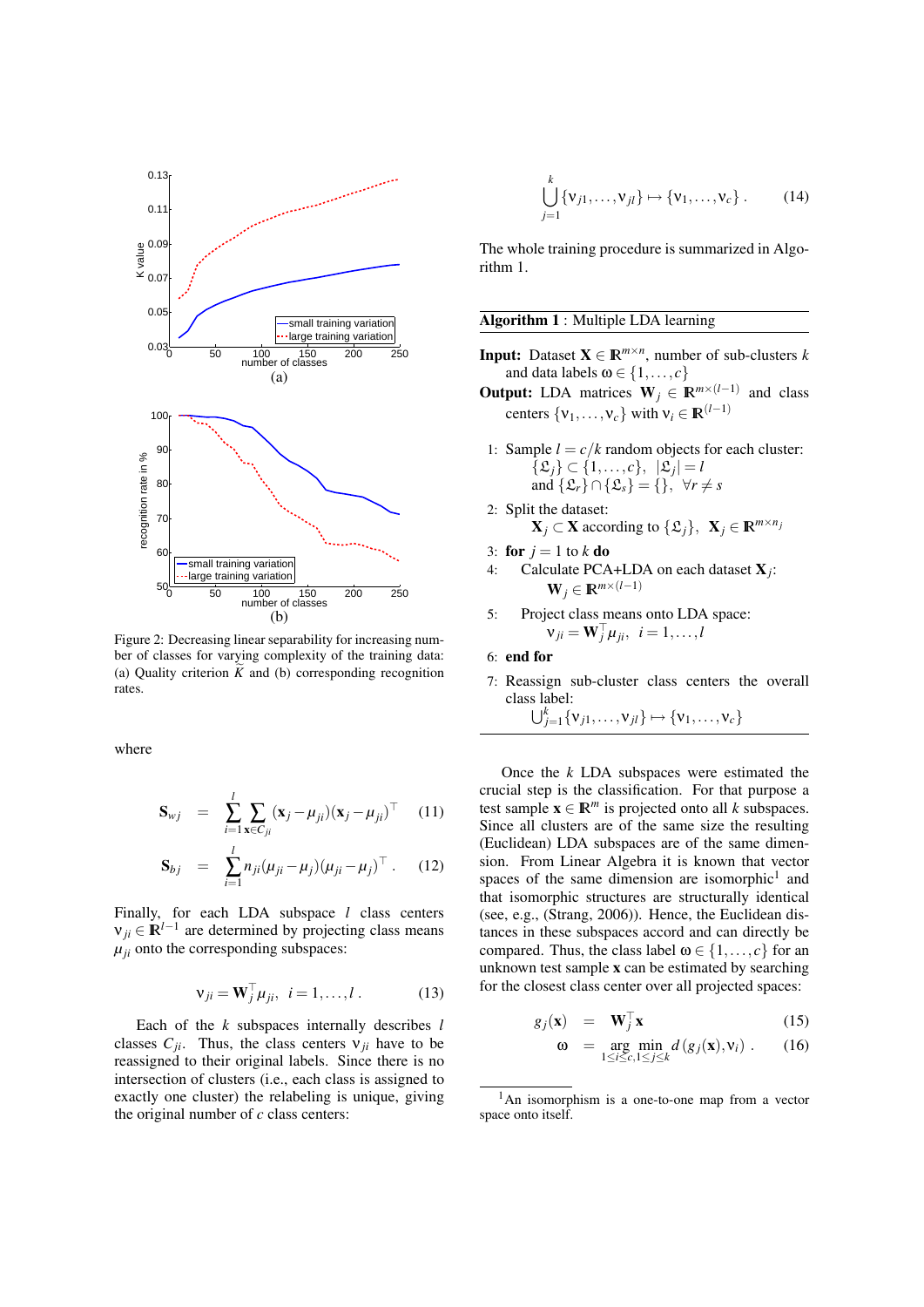#### 3 EXPERIMENTAL RESULTS

In this section, we show the benefits of the proposed approach. First, we discuss the typical problems that occur when the number of classes is increasing. For that purpose, we analyze the distances between the class centers in relation to the number of classes and discuss the influence of how the subclusters are selected. Next, we compare the proposed approach with a standard LDA approach, which encompasses only a single subspace<sup>2</sup>. In fact, we will show that our method can handle large databases (even with large variability in the appearance) considerably better than the standard approach. Finally, we show that there is also a benefit in terms of memory requirements and computational costs.

The experiments were carried out on two large publicly available databases, that were slightly adapted:

- 1. The Columbia Image Database Library (COIL-100) (Nene et al., 1996) consists of 100 objects with 72 colored images of views from 0 to 360 degrees taken in 5 degree steps.
- 2. The Amsterdam Library Of Images ALOI-1000 (Geusebroek et al., 2005) consists of 1000 objects with 72 colored images of views from 0 to 360 degrees taken in 5 degree steps. The images contain the objects in their original size as well as some background. To define tasks of different complexity, we created two additional datasets: ALOI-100, which consists of the first 100 objects, and ALOI-250, which consists of 250 randomly chosen objects.

In order to emphasize the influence of data complexity we used training images describing viewpoint changes of  $15^\circ$  and  $30^\circ$  having two levels of difficulty (see Figure 4). All other images were used for testing, respectively.



Figure 3: Training images for one object of ALOI: (a) 15◦ dataset and (b) 30◦ dataset.

#### 3.1 Cluster Analysis

As discussed in Section 2 an increasing number of classes encompassed by a single subspace results in decreasing distances of the class centers. Moreover, the distances between the class centers and the (test) samples are increasing. Both, in fact, reduce the separability between the classes. This behavior is illustrated in Table 1, where the mean distances between the class centers and the mean distances between the test data and the class centers are listed for the 15° and the 30◦ datasets.

| dataset         | center to center | test to center |
|-----------------|------------------|----------------|
| $COLL-100$      | 267.78           | 116.38         |
| <b>ALOI-100</b> | 479.71           | 88.90          |
| ALOI-250        | 294.21           | 240.76         |
| ALOI-1000       | 167.02           | 89.48          |

| I<br>I |
|--------|

| dataset    | center to center | test to center |
|------------|------------------|----------------|
| $COL-100$  | 509.74           | 251.14         |
| $ALOI-100$ | 718.27           | 188.71         |
| $ALOI-250$ | 661.92           | 477.46         |
| ALOI-1000  | 375.75           | 326.67         |

 $(h)$ 

Table 1: Mean distances between class centers and between test data and correctly assigned class centers (single subspace LDA): (a)  $15^\circ$  datasets and (b)  $30^\circ$  datasets.

It can be seen that the mean distances between the class centers are reduced to half when the number of classes is decoupled. Similarly, the mean distance between the test data and the class centers is doubled. This shows clearly that the final classifications get increasingly unreliable. Thus, it is clear that smaller clusters would give better results!

In order to build appropriate clusters we analyzed which cluster size would give the best recognition results. For that purpose, we divided each of the datasets randomly into all valid sub-clusters (i.e, all subspaces have to have the same size). For instance, for ALOI-100 we got *l* ∈ {2,4,5,10,20,25,50}. The obtained recognition rates for all datasets are depicted in Figure 4. It can be seen that the maxima lie between 10 and 25 objects per cluster. Since there are no significant differences between the classification errors in this range the selection of  $l = 10$  is reasonable (also other datasets showed good performance using this sub-cluster size). The drop of the recognition rates for growing subspaces emphasizes the observation that a small subspace better spans the cluster centers of the objects, reducing the probability of a fail in classifica-

<sup>2</sup>We are using the PCA+LDA approach (Belhumeur et al., 1997) for subspace construction.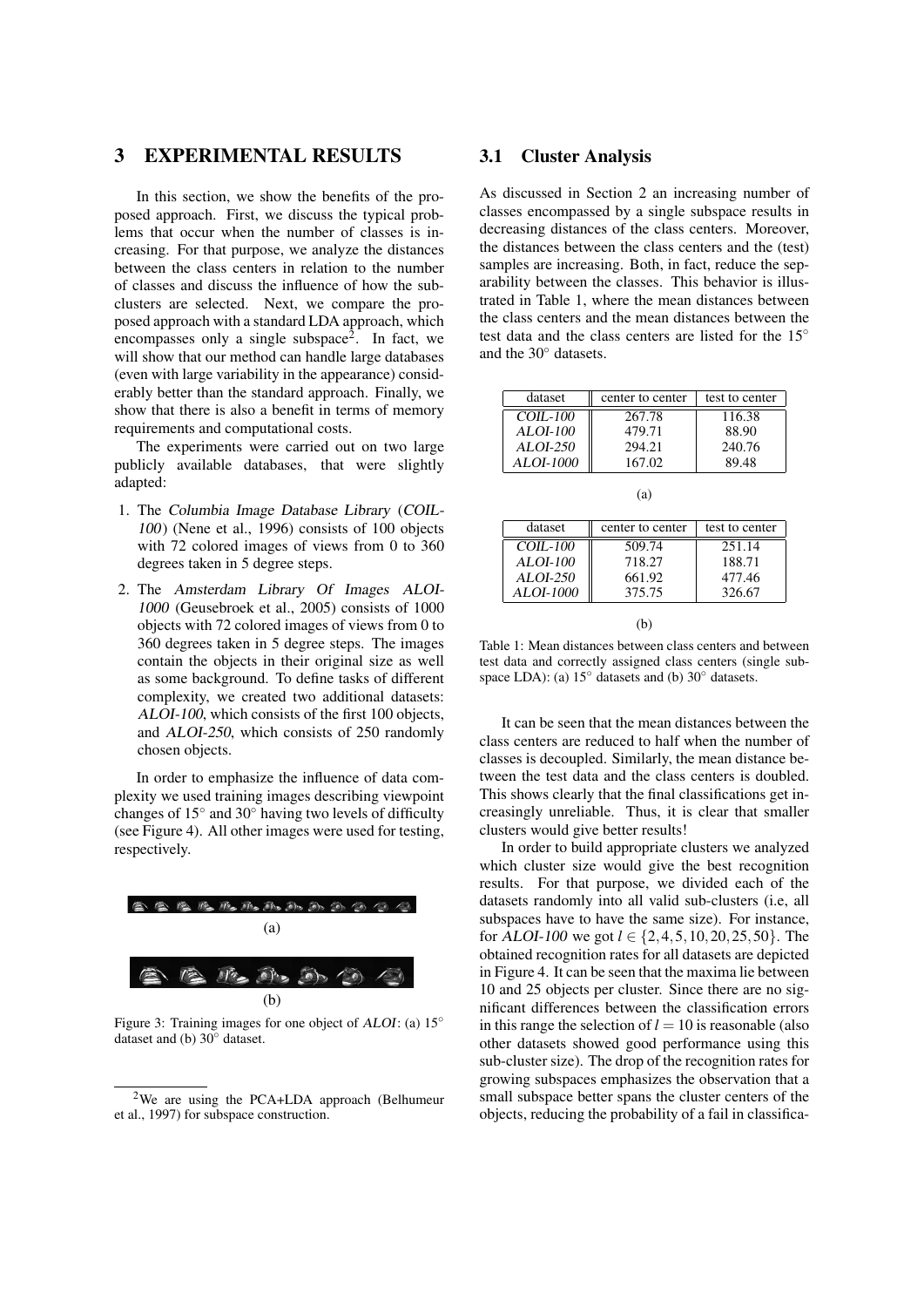tion. On the contrary, if the number of sub-clusters is too small the recognition is not reliable either. This results from the fact that the classes mutually influence each other when building the subspace such that an unknown sample has no clear class correspondence. But if there are only two classes one class center is always favored, being affected by only one other class. As a result the closest distances in all clusters are similar and a correct assignment is not possible.



Figure 4: Training images for one object of ALOI: (a) 15◦ dataset and (b) 30◦ datasets.

In this work we are mainly concerned with reducing the complexity of the classification problem. Thus, the sub-clusters were selected randomly. But in the following we show that the selection of the clusters has only little influence on the performance of our approach. For that purpose, we randomly split the three different datasets of ALOI into sub-clusters of size 10 and applied the proposed multiple subspace method. This procedure was repeated ten times; having different clusters each time! The results are summarized in Figure 5.

From the box-plots it can be seen that the variance in the recognition rates for varying selections is quite small (i.e., approx.  $\pm 0.5\%$  for the 15° datasets



Figure 5: Box plots of the recognition rates of the ALOI datasets by repeated random sampling of sub-clusters containing 10 objects each: (a)  $15°$  datasets and (b) 30° datasets.

and approx.  $\pm 1.0\%$  for the 30 $\degree$  datasets). Thus, the composition of the clusters has only little influence on the recognition rate and the discrimination between arbitrary classes is mainly sensitive to the number of classes.

#### 3.2 Classification Results

The crucial step in the multiple subspace recognition is that the assignment of clusters implicitly also returns the "hidden" nearest class center. Thus, each sub-cluster label has to be mapped to the overall class label, which, in fact, is a simple lookup. As can be seen from Table 2 the cluster assignment works very well for both training scenarios (i.e., 15° and 30° datasets), resulting in a much higher recognition rate than for the single LDA subspace. More precisely, the cases, where the correct clusters are found but the objects are miss-classified, are quite rare. In addition, in Table 2 we give a comparison of results obtained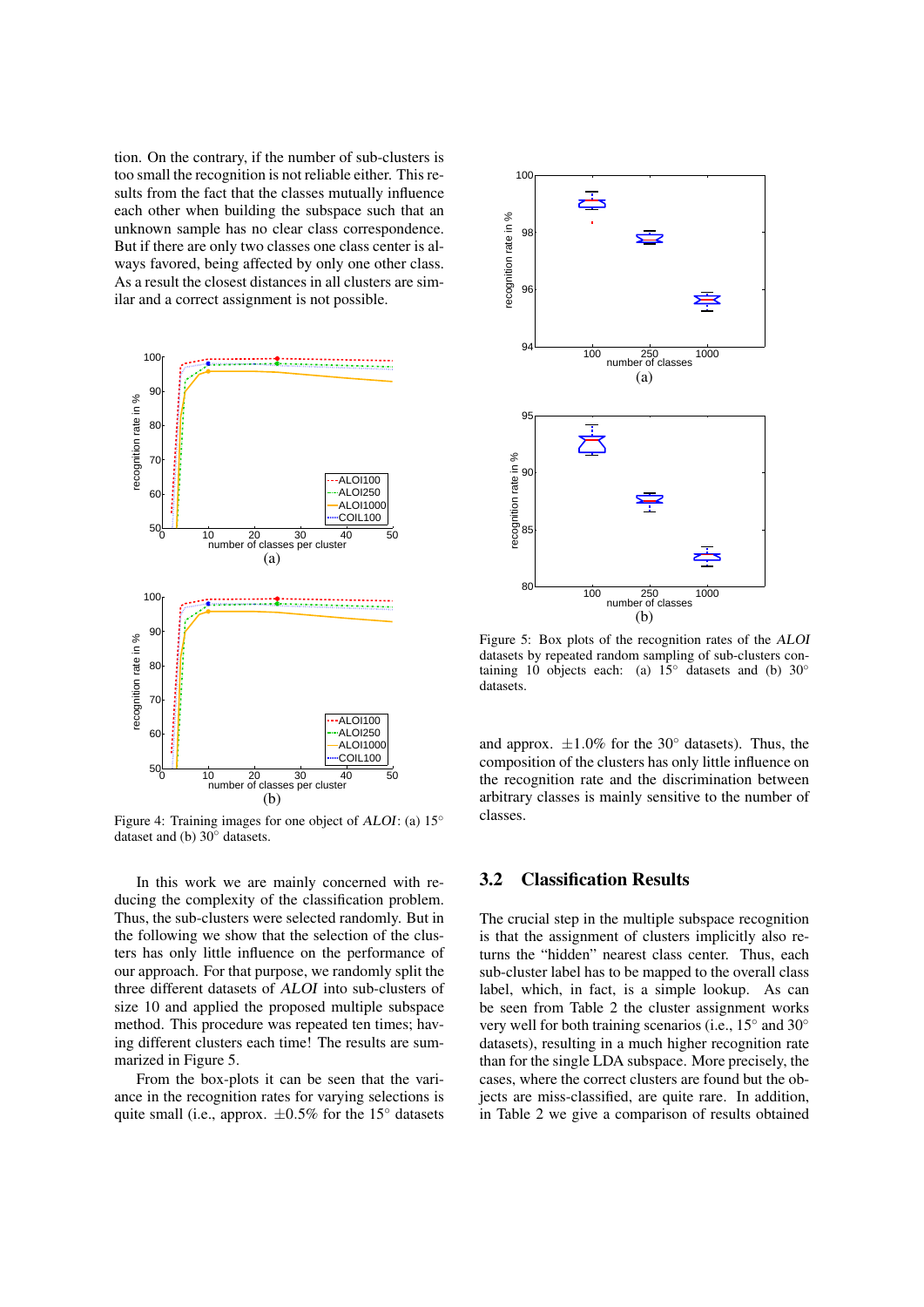using the proposed approach employing sub-clusters of size 10 compared to a standard LDA approach for four datasets of different complexity.

| dataset         | correct<br>cluster | multiple<br>LDA spaces | single<br>LDA space |
|-----------------|--------------------|------------------------|---------------------|
| $COL-100$       | 98.04%             | 98.04%                 | $85.79\%$           |
| <b>ALOI-100</b> | 99.75%             | 99.75%                 | 96.25%              |
| ALOI-250        | 97.58%             | 97.52%                 | 71.12%              |
| ALOI-1000       | 95.77%             | 95.76%                 | 62.24%              |

| dataset         | correct | multiple   | single    |
|-----------------|---------|------------|-----------|
|                 | cluster | LDA spaces | LDA space |
| $COL-100$       | 90.75%  | 89.75%     | 69.67%    |
| <b>ALOI-100</b> | 93.58%  | 93.08%     | 87.42%    |
| $ALOI-250$      | 89.73%  | 88.77%     | 57.40%    |
| ALOI-1000       | 84.12%  | 83.97%     | 37.31%    |

(a)

(b)

Table 2: Classification performance: correct sub-cluster and final recognition rate (10 objects per cluster) vs. recognition rate in full LDA space: (a) 15◦ datasets and (b) 30◦ datasets.

It can be seen that the proposed method outperforms the single subspace LDA for all datasets and that the recognition rate can be drastically increased. Especially, for the different subsets of the ALOI database the relative improvement of the final recognition rate is increasing with increasing complexity of the task. In fact, for the ALOI-1000 we finally achieve an improvement of 34% for the  $15^\circ$ dataset and even 47% for the 30◦ dataset. Similar results (i.e., a recognition rate of  $94\% - 98\%$ ) for such large image datasets (i.e., ALOI-1000) were only reported by Kim et al. (Kim et al., 2007). But the results can not be directly compared, since the database was adapted slightly different (i.e., only 500 classes were considered and the training and test sets were defined differently).

## 3.3 Memory Requirements and Computation Time

An additional advantage of smaller subspaces is that smaller matrices have to be handled, resulting in lower memory requirements and reduced computational costs. This especially credits for the training, which heavily depends on the eigenvalue decomposition of the training data in the PCA step and of the scatter matrices in the LDA step. This is demonstrated in Table 3 and in Table 4, where we summarized the computation times<sup>3</sup> and memory requirements for the 30◦ datasets, respectively.

| dataset    | multiple<br>LDA spaces | single<br>LDA space |
|------------|------------------------|---------------------|
| $COLL-100$ | 27.66s                 | 103.57s             |
| ALOI-100   | 16.41s                 | 105.51s             |
| $ALOI-250$ | 41.22s                 | 1414.24s            |
| ALOI-1000  | 166.00s                | 27395.22s           |

| (a)        |            |           |  |
|------------|------------|-----------|--|
|            | multiple   | single    |  |
| dataset    | LDA spaces | LDA space |  |
| $COL-100$  | 3.85s      | 7.14s     |  |
| $ALOI-100$ | 6.41s      | 11.64s    |  |
| $ALOI-250$ | 39.13s     | 72.88s    |  |
| ALOI-1000  | 426.78s    | 733.80s   |  |
|            |            |           |  |
|            |            |           |  |

Table 3: Computational costs for the 30◦ datasets: (a) training and (b) testing.

| dataset    | multiple<br>LDA space | single<br>LDA spaces |
|------------|-----------------------|----------------------|
| $COL-100$  | 138.54MB              | 221.68MB             |
| ALOI-100   | 161.07MB              | 296.56MB             |
| $ALOI-250$ | 254.38MB              | 655.78MB             |
| ALOI-1000  | 540.52MB              | 3331.25MB            |

| dataset         | multiple   | single    |
|-----------------|------------|-----------|
|                 | LDA spaces | LDA space |
| $COLI-100$      | 227.15MB   | 257.47MB  |
| <b>ALOI-100</b> | 215.35MB   | 217.90MB  |
| ALOI-250        | 489.22MB   | 556.30MB  |
| ALOI-1000       | 2089.10MB  | 2175.41MB |
|                 |            |           |

(b)

Table 4: Memory requirements for the 30◦ datasets: (a) training and (b) testing.

It can be seen that for increasing complexity the relative computation time for training compared to the standard approach is reduced. Starting from a reduction factor 4 for COIL-100 to a factor 165(!) for ALOI-1000! During evaluation the effect is less significant since the total representation size is only slightly reduced (i.e., from  $c - 1$  to  $c - k$ ). But still the evaluation effort is approximately halved.

<sup>3</sup>The experiments were carried out in MATLAB on an Intel Xeon 3.00GHz machine with 8GB RAM.